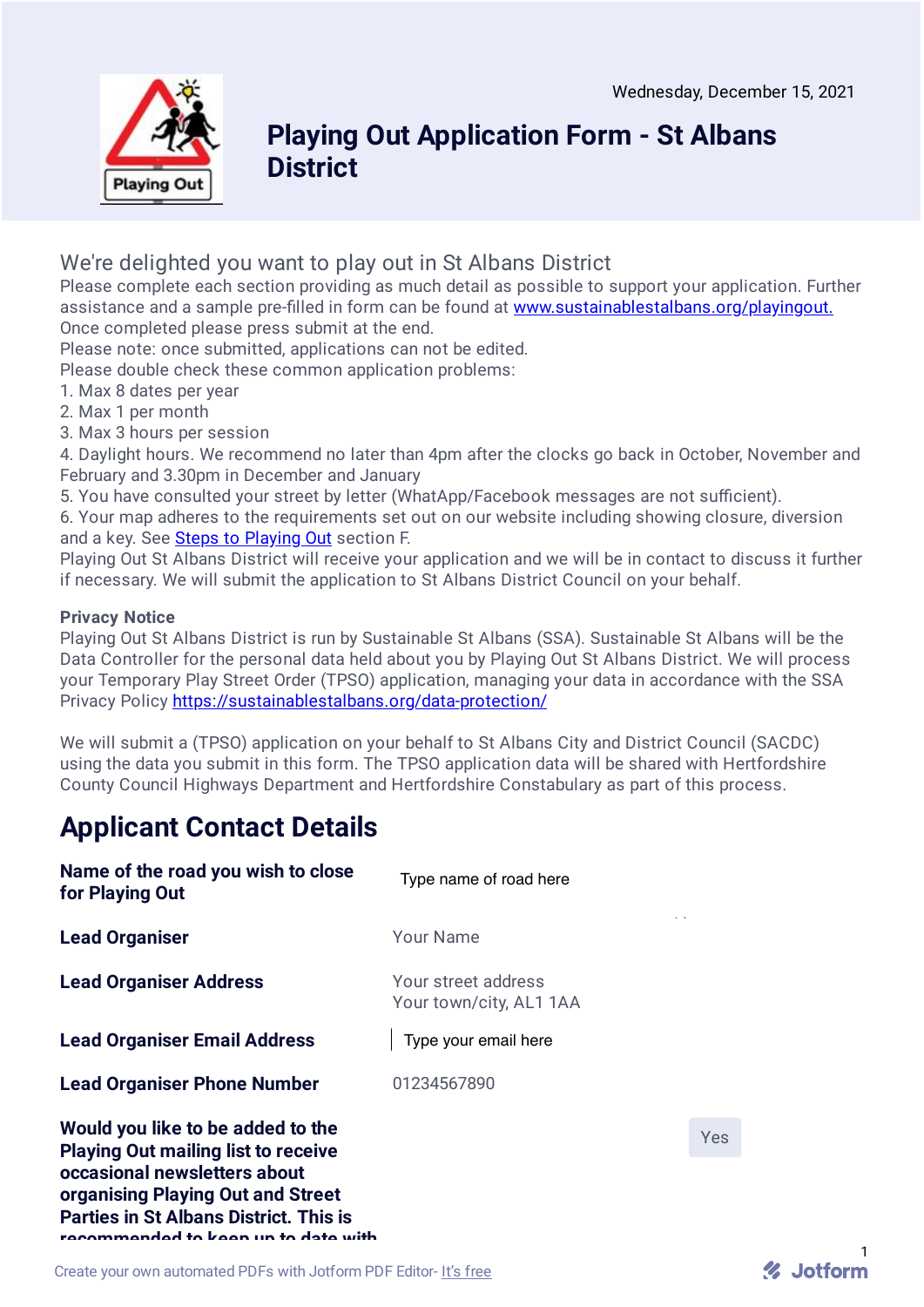| <b>Deputy Organiser 1 - Name</b> | Their Name |
|----------------------------------|------------|
|----------------------------------|------------|

**Deputy Organiser 1 - Email Address** their@email.com

**Deputy Organiser 1 - Phone Number** 01234678901

# **Road Closure Details**

If you wish to close different sections of you road on different dates, there are spaces below to describe details of each of additional section of road you would close

**Describe which part of the road you wish to close (Please be as specic as possible or put "whole road").Where different stretches are closed on different dates, this closure section of road will be known as Section A.**

My Street - High Street End

We'd like to close the section from the junction with High Street through to just before the junction with Grass Close. The diversion will be to go via High Street, Main Road and Hamlet Road.

### **Additional road section to be closed on different date(s)(Please be as specic as possible). This closure stretch will be known as Section B**

My Street - Station Road End

We'd like to close the section from the junction with Station Road through to just before the junction with Lawn Close. The diversion will be to go via Station Road, Main Road and Village Road.

**Has the street had permission for a Street Party or Playing Out event before?**

Yes

**Estimated number of people attending** 25 **the session?**

### **Please give details of what consultation you have done with your street so far with regard to Playing Out.**

We consulted every resident on the street, including the newsagents on the corner. We put a letter through everyone's door with an explanation of our plans. We gave everyone 2 phone numbers and 2 email addresses and asked them to respond by 1st March. We had questions from two households, which we have answered, and supportive emails from 12 households. We organised a zoom meeting but nobody registered. We have a working group of 4 people.

## **Road Closure Map**

You need to provide (a) map(s) of where you wish to close the road.

- Where multiple stretches of road are to be closed on different dates you must label them with Section A/B etc either on one map or with one map for each section.
- Use an online map system such as Google Maps or Ordnance Survey as a background handdrawn maps are not accepted.
- Clearly mark the closure and diversion on the map by hand or on a computer.
- Please check that your resultant road closure map shows street names, has a linking diversion route (unless cul-de-sac closure) and shows the road closure in a different colour from the diversion route.
- Please use a key to explain any annotations.

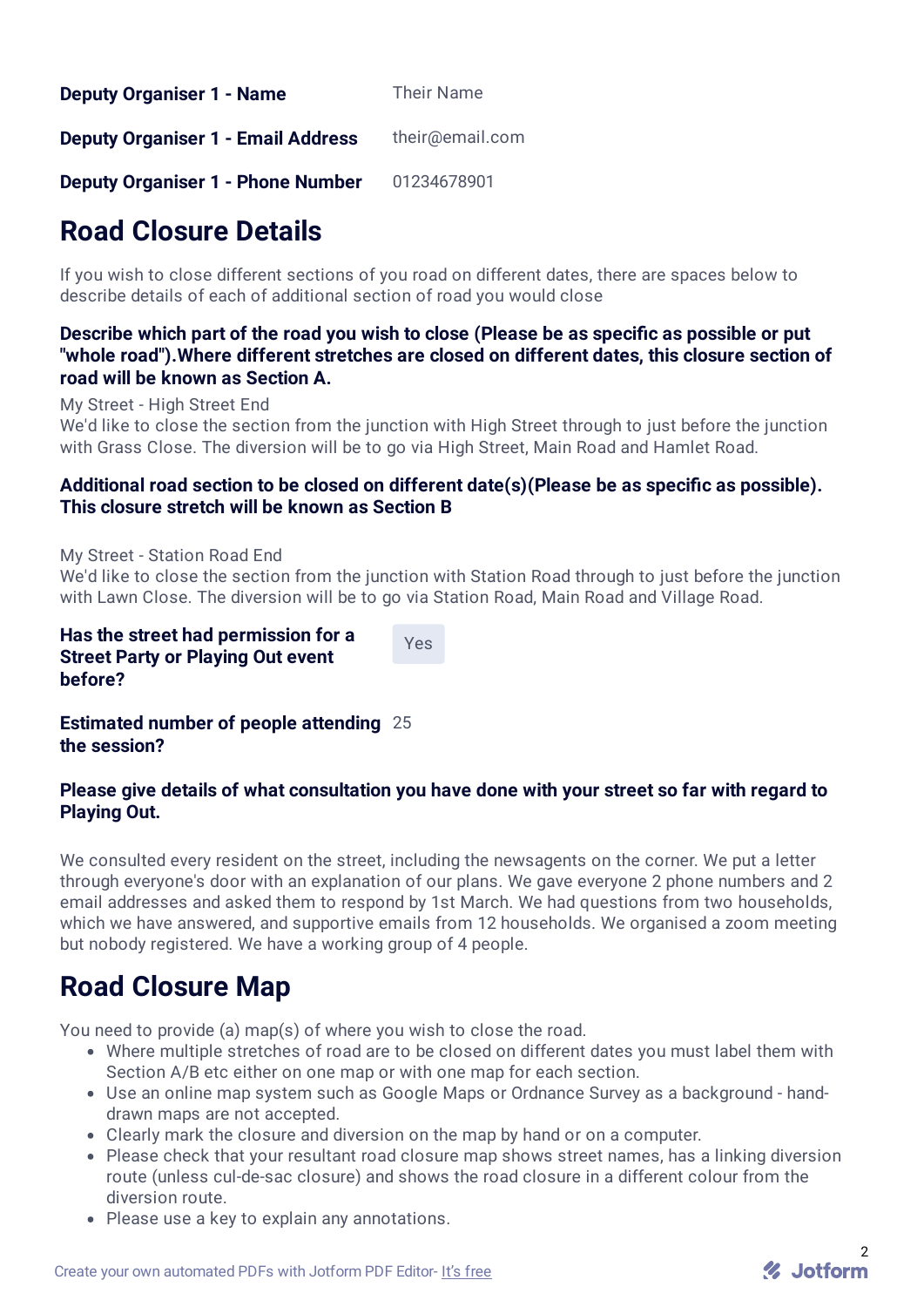- Save or scan your file.
- $\bullet$  Please submit the file as a PDF.

#### **Please attach (a) PDF map(s) of your closure(s). Please comply with detail above, particularly by showing diversion.**



## **Road Closure Dates**

Tell us the dates and times you want to close your road for Playing Out and the section you want to close on each occasion.

**Please note**

- You can apply for up to 8 closures per year.
- Sessions can be between 1 and 3 hours long.
- Sessions must be in daylight hours. We recommend no later than 4pm after the clocks go back in October, in November and February and 3.30pm in December and January.
- Maximum one session per calendar month.

| <b>Road Closure Date 1</b>                                                                                                                                                                                              | Sunday, May 15, 2022  |
|-------------------------------------------------------------------------------------------------------------------------------------------------------------------------------------------------------------------------|-----------------------|
| <b>Road Closure Date 1 Start Time</b>                                                                                                                                                                                   | 03:00 PM              |
| <b>Road Closure Date 1 End Time</b>                                                                                                                                                                                     | 05:00 PM              |
| <b>Road Closure Date 1: Section If you</b><br>are closing different sections on<br>different dates, which section will be<br>closed on this date - A, B, C or D?<br>Leave blank if same stretch closed<br>each closure] | A                     |
| <b>Road Closure Date 2</b>                                                                                                                                                                                              | Sunday, July 17, 2022 |
| <b>Road Closure Date 2 Start Time</b>                                                                                                                                                                                   | 03:00 PM              |
| <b>Road Closure Date 2 End Time</b>                                                                                                                                                                                     | 05:00 PM              |
| <b>Road Closure Date 2: Section If you</b><br>are closing different sections on<br>different dates, which section will be<br>closed on this date - A, B, C or D?<br>п.<br>. <i>.</i> .<br>والمستطاع والمتفاوي والمراد   | B                     |

**[Leave blank if same stretch closed each closure]**

## **Signage and Any Other Comments**

#### **SIGNAGE**

You must provide and safely erect all appropriate signs and barriers necessary to effect the closure. This includes a 'Road Closed' sign and barrier at each point of closure. Each closure point must be supervised and maintained at all times by two responsible and clearly identifiable adults. Please contact us at playingout@sustainablestalbans.org if you are unsure about this. **PLEASE TELL US WHAT SIGNS YOU MIGHT NEED.**

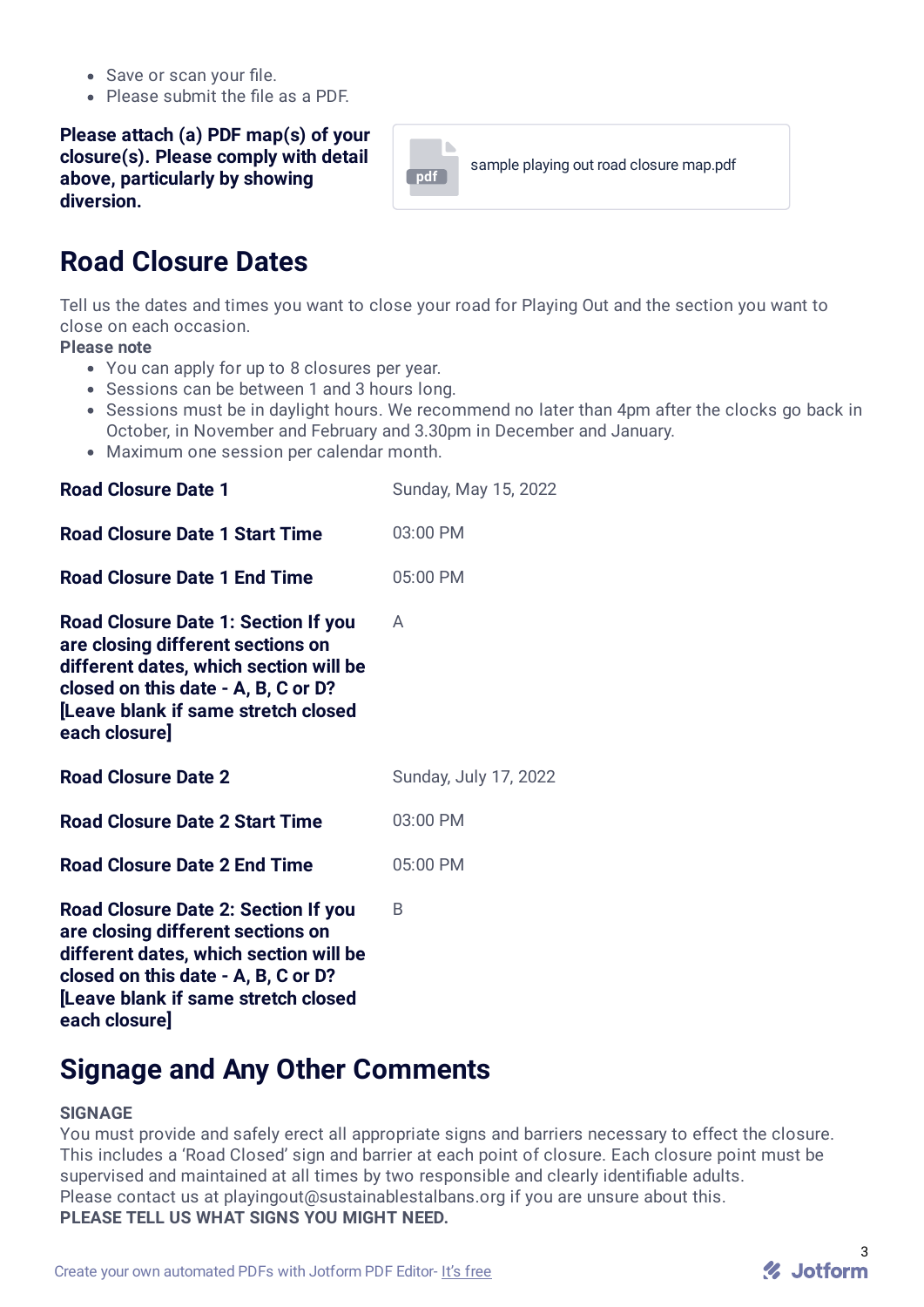If your street already has road closed signs (eg from previous street parties or Playing Out sessions) please let us know here. If not, and you would like us to loan signs to you street, please indicate here an estimate of how many 'Road Closed' and 'Road Ahead Closed' signs you are likely to need. We will be in touch with you about road signs once your application has been processed. Please note that whilst we aim to loan road closed signs to all Playing Out streets, we cannot guarantee this.

### **In the space below, please tell us what signs you might need. Please conrm what arrangements you have made for the erection and supervision of barriers and signs. Do you have any additional questions in regards to this that we can help with? Please read the notes above before completing this question.**

We would be grateful for you to loan us road signs please. We expect to need 2 closed signs and 3 road ahead closed signs - 3 because when we close section A we will need to put two on Station Road and one further along My Street

### **Declarations**

### **SUSTAINABLE ST ALBANS PRIVACY POLICY**

Playing Out St Albans District is run by Sustainable St Albans (SSA). Sustainable St Albans will be the Data Controller for the personal data about you held by Playing Out St Albans District. We will process your Temporary Play Street Order (TPSO) application, managing your data in accordance with the SSA Privacy Policy <https://sustainablestalbans.org/data-protection/>

**I have read the Sustainable St Albans Privacy Policy and I am happy for Playing Out St Albans District (Sustainable St Albans) to share my data with St Albans City and District Council, Hertfordshire County Council and Hertfordshire Constabulary.**

Yes

#### **SAFEGUARDING**

We all have a duty to report concerns about the abuse of children or vulnerable adults. As a playing out street co-ordinator, you may see something that causes you concern. Whether suspected or witnessed and depending on your level of concern you need to refer using one of the following options.

Your first point of contact might be the Playing Out Co-ordinator (playingout@sustainablestalbans.org) or our lead safeguarding person at Sustainable St Albans, Dan Fletcher

(Dan.fletcher@sustainablestalbans.org, 07855 984735)

Alternatively, you can escalate your concerns to the following services.

o ThePolice:999

o Children's Services (including out of hours): 0300 123 4043

o The Child Abuse Investigation Unit:via101.This is a specialist team within the police with countywide responsibility for undertaking child protection investigations.

o Hertfordshire Safeguarding Adults Board: 03001234042 (24hoursaday)

### **I conrm that I have read and understood the Safeguarding contact information.**

Yes

### **TERMS AND CONDITIONS OF A TEMPORARY PLAY STREET ORDER (TPSO)**

When we submit your TPSO application on your behalf, we will do so under the following TPSO Terms and Conditions. Please read them carefully and indicate that you are happy to comply with them. Please note, Playing Out St Albans District cannot guarantee that an Order will be made. Any Order made under this application will be revoked if any of these conditions are not met: